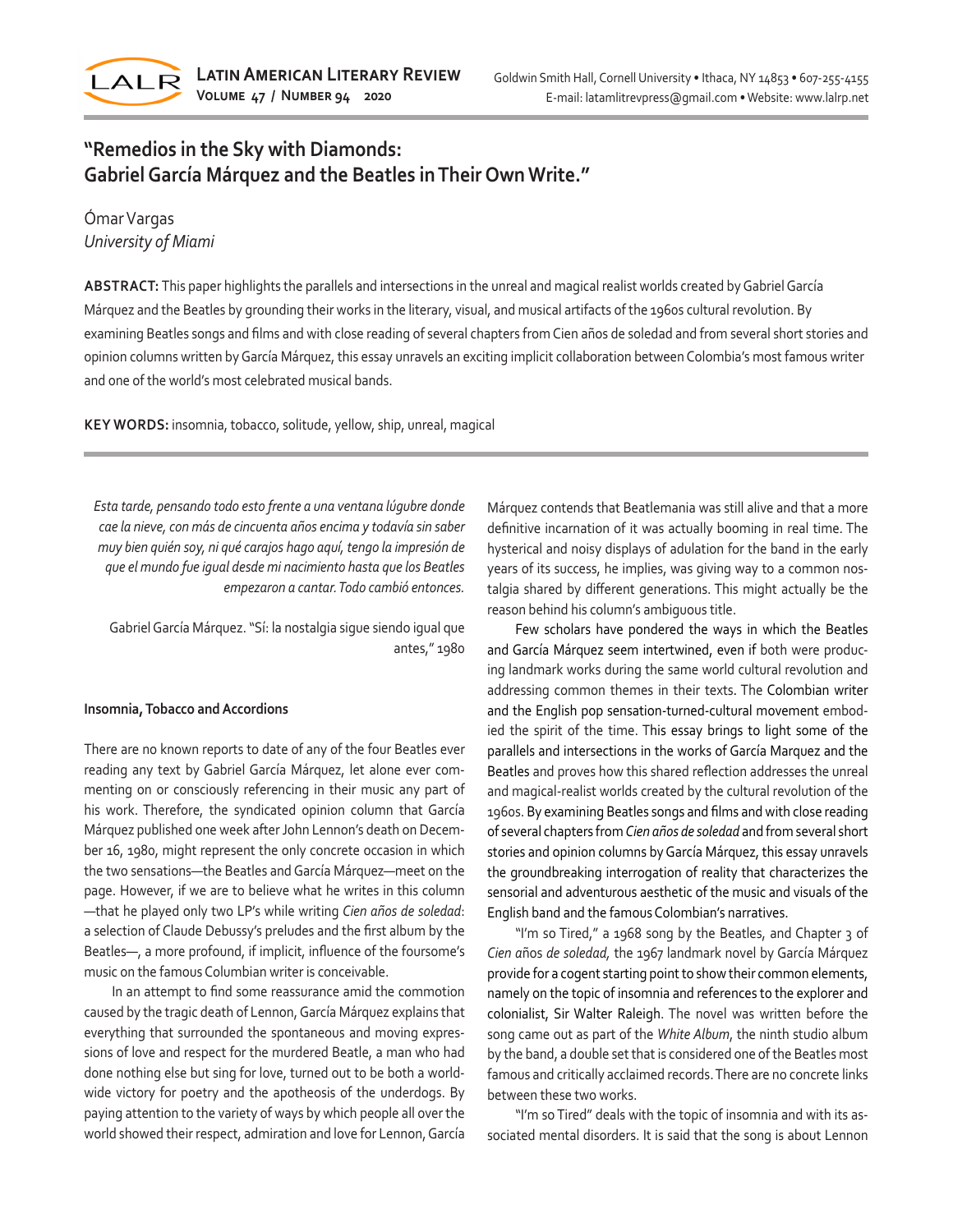longing for Yoko Ono, with whom he just had started a relationship. While meditating in Rishikesh, India, with the other Beatles and celebrities, he began to think of her, which led to insomnia. In order to cope with the impossibility of sleeping, and with the fear of going insane —at one point he states that "my mind is on the blink"—, Lennon first considers getting up to fix himself a drink and later on concedes that, although he is tired, he will have another cigarette. As an apparent digression, probably to reinforce his chaotic mental state, Lennon's stream of consciousness leads him to curse Sir Walter Raleigh ("he was such a stupid git"), who was, among other dubious things, memorialized the person responsible for popularizing tobacco smoking in England.

The theme of insomnia in a Beatles song is remarkable for several reasons. First, because it represents the consolidation of a shift to more profound, intimate and painful experiences as the main source of inspiration for Lennon's songwriting. It is important to note that the *White Album* also includes "Julia", a song he wrote to his mother, whom he saw killed in a car accident when he was seventeen years old. Furthermore, Lennon is addressing emotional and dreamlike realities in the song, as he had done in the 1966 song "I'm Only Sleeping." Also, given that insomnia might be caused by other medical and mental health ailments, because it is very likely that it disguises underlying conditions. Thus, even if the first explanation for Lennon's short-term sleep disorder is most likely related to being separated from Yoko Ono, his plea for "a little peace of mind" encapsulates other tensions, most likely derived from past traumatic experiences in his life, such as growing up in public or being a Beatle. Finally, the invocation of Sir Walter Raleigh, albeit unintentionally, opens the door to address not only the historical exchanges of material and cultural goods between Europe and the New World, but also their relationships.

Chapter 3 of *Cien años de soledad* also deals with insomnia. Just like in Lennon's case, this condition is used by García Márquez to represent underlying problems and associated mental disorders, most notably forgetfulness and dementia, in an unrealistic and magical realist setting. However, instead of the individual and temporary crisis of "I'm so Tired," García Márquez portrays the condition as an epidemic: most of the inhabitants of Macondo have been infected by an insomnia plague, which has been brought by Rebeca, an orphan who mysteriously arrives in town, and spread through the consumption of candy animals. The main consequence of this situation is that people begin to suffer memory loss, most of it manifested through the loss of the name and notion of things.<sup>1</sup> But Melquíades, the Gipsy, returns to town and brings the antidote to insomnia. One of the victims of the plague is Francisco el Hombre, a very old troubadour —he is said to be 200 years old— who had disappeared during the worst days of the plague. But upon the collective recovery of sleeping and memory, Francisco el Hombre reappears in Macondo to sing his stories and to deliver the news, as he always used to do, accompanied by an archaic accordion that Sir Walter Raleigh himself had given him in Guyana.

The overlap of themes and characters in "I'm so Tired" and in Chapter 3 of *Cien años de soledad* is not a mere coincidence but rather a reflection of the complex and at times uneven interactions between Europe and Latin America. Raleigh is said to have read books relating the conquest of Spaniards in America, which most likely inspired him to pursue gold and fortune in the New World ("Walter Raleigh" 3). He took part in several expeditions that attempted to locate Eldorado, the mythical city of gold, in the highlands of Guyana, a region on the northern coast of South America that was the supposed location of the city at the end of the sixteenth century and at the beginning of the seventeenth. In fact, Eldorado appeared in different places in numerous maps of the time, perhaps because it was more a product of fantasy and delirium than of reality. Raleigh's quest for gold was a failure, but he managed to bring other goods to England, like tobacco, before King James ordered him to be beheaded for disobeying orders to avoid conflict with the Spanish. García Márquez celebrates in this chapter the cultural exchanges and contributions of Europe to the region. The archaic accordion Raleigh gave to Francisco el Hombre became the signature instrument of Colombian vallenato, a folklore musical genre for which Francisco el Hombre is a legendary figure.<sup>2</sup>

Thus, the reference to Francisco el Hombre, as it connects legendary stories to music, seems appropriate to characterize the improbable encounters between the Beatles and García Márquez as well as their common representation of fantastic and magical realist worlds. In fact, the Colombian depiction of chance meetings between inhabitants of poor and forgotten Latin American towns with foreign visitors helps to illustrate both these types of encounters and alternate worlds. Consider for example the short story "El ahogado más hermoso del mundo," also from 1968 (G. García Márquez 47-56). The children, men and, above all, the women of a sad and forgotten village unceremoniously give a good-looking foreign dead man the name Esteban and adopt him as their most favorite local "inhabitant." His arrival to the seaside and his funeral, quite fortuitously, give sense, identity and color to the houses and to the isolated life of the village.

Or, consider the courtyard of the house of Pelayo and Elisenda after a heavy storm in "Un señor muy viejo con unas alas enormes," another short story by García Marquez originally written in 1955 and first published in English in 1972 (G. García Márquez 9-20). Amidst the mud and the many thousands of crabs, emerges a very old man with enormous wings. Instead of fear or discomfort, the couple show aplomb, quickly taking advantage of the situation and fixing their house into a kind of public museum from where they can display this "fallen angel." They charge money to visitors and, with the profits, rebuild their house. But when father Gonzaga proves the old man cannot be an angel (because he does not speak nor understand Latin, the language of angels), and when another attraction hits the town (a girl, who happened to be transformed into a spider for not obeying her mother) and the competition trashes the family business, the winged old man becomes, simply, an an-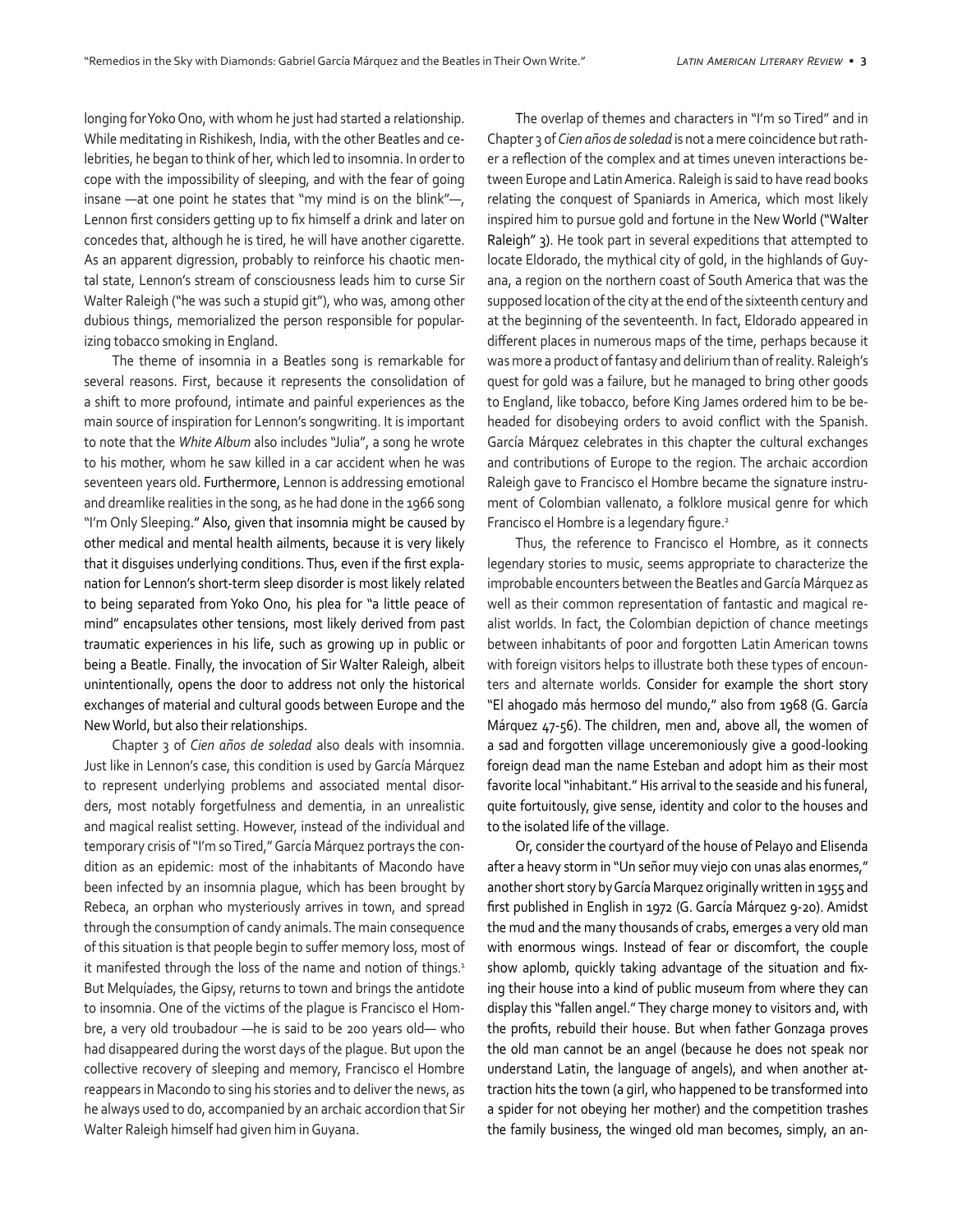noyance and another member of the family. After some time, stiff feathers began to grow on the old man's wings. He eventually, after several noisy and clumsy attempts, managed to fly away. The presence of this old man and the irruption of Esteban's corpse, as well as the corresponding reactions by the local people, might be seen as metaphors of encounters between Europeans and Latin Americans, respectively, and of the complex relationships and dialogues that take place between them as alternate generators and receptors of cultural products.

Just like García Márquez's winged old man and spider girl, the Beatles also invoke images of performances by extraordinary creatures, most commonly associated with circuses and other itinerant spectacles, adding in this way another layer to an already volatile reality and making it more magical and unbounded. That is the case of the 1967 Beatles song "Being for the Benefit of Mr. Kite," where the band's ethereal and out of time musical proposition is akin to García Márquez's narrative. Originally inspired by an old poster for a Victorian 1843 circus performance, that Lennon had bought in an antique shop, the lyrics of the song are almost verbatim of the flyer's content. The characters and attractions mentioned in the song and in the poster include a Pablo Fanques Fair, horses, garters, hogshead of real fire and Henry the horse. The recording portrays a musical time traveling experience that takes the listener back to the Victorian days by reenacting an atmosphere of the old festivities of the time. This is mainly achieved by the inclusion of a modern version of a calliope, the keyboard instrument used in traveling fairs. What George Martin, the producer of the record, used instead of the calliope in the section of the song where Henry the horse dances the waltz, was a randomly created musical patchwork that invokes a striking timeless, surrealistic and comic atmosphere. In this way, fictional, magical and intertwined layers of reality are reproduced in purely musical fashion. It was like Henry the horse, the winged old man and the spider girl were all dancing the same waltz.

# **The Crux of Solitude**

The Chronicles of the Indies that made such a staggering impression on Sir Walter Raleigh certainly resemble solitary ventures into fantasy in spite of being for the most part accurate accounts of reality. That was the subject of two opinion syndicated columns García Márquez published on June 9 and July 1, 1981 —"Fantasía y creación artística" (Notas de prensa 161-4) and "Algo más sobre literatura y realidad" (*Notas de prensa* 169-72)—, that evolved into "La soledad de América Latina," the text he read on the occasion of his acceptance of the Nobel Prize in Stockholm on December 1982 (*Yo no vengo a decir un discurso* 21-9*)*. García Márquez contends there that those chronicles contain the seeds of the celebrated novels he and other Latin America authors wrote, especially during the second half of the twentieth century, for they are but humble attempts to capture reality and not exotic creations of imagination. What to most Europeans and North American critics and readers were skillful and aesthetically pleasant distortions of reality by Latin American writers, actually were, just like the Chronicles of Indies, limited and not always successful attempts to capture an exuberant reality that obeys logical and poetic rules not compatible with Western yardsticks. He goes on to explain that since Latin American writers and artist have to ask but little of imagination, their main problem is a lack of conventional means to render their lives believable. He resents that the interpretation of Latin American reality as well as of the social, political and economic solutions to their problems have to go through external and foreign patterns that serves only to make their people ever more unknown, ever less free and ever more solitary. And this is, according to him, the crux of the solitude of Latin America.

Solitude is precisely the main subject of the writing of García Márquez and of some of the Beatles songs, like 1966 "Eleanor Rigby" and of the acclaimed 1967 album *Sergeant Pepper's Lonely Hearts Club Band*. However, just like with insomnia and as it is clear from the considerations he makes in his speech, García Márquez treats solitude not only in its metaphysical or individual dimensions: he also depicts the collective features of solitude and traces its causes to indifference, discord, misunderstandings and oblivion. In a 1971 interview he explained that, to him, solitude is the opposite of solidarity and that this belief constitutes the essence of *Cien años de soledad:*

Se han escrito toneladas y toneladas de papeles, se han dicho cosas tontas, cosas importantes, cosas trascendentales, pero nadie ha tocado el punto que a mí más me interesaba al escribir el libro, que es la idea de que la soledad es lo contrario de la solidaridad y que yo creo que es la esencia del libro.

Eso explica la frustración de los Buendía, uno por uno; la frustración de su medio, la frustración de Macondo. (...) La frustración de los Buendía proviene de su soledad, o sea de su falta de solidaridad: la frustración de Macondo viene de ahí, y la frustración de todo, de todo, de todo, de todo. (González Bermejo 55)

*Cien años de soledad* was released in Buenos Aires, Argentina, on June 5, 1967. Only one week before, *Sergeant Pepper's Lonely Hearts Club Band*, the eighth Beatles album, was released in England and the U.S. The novel and the album have been considered unanimously amongst the most influential cultural works of their time. The reason for this assessment has to do not only with the comparable impact these works have had on society and culture, but also with the similar aesthetic and thematic assumptions they display. Coming from unexpected marginal places in the 1960s working-class youth and Latin America, respectively— the band and the writer managed to set new rules for the cultural industry and became trailblazers of artistic and technical innovation in recording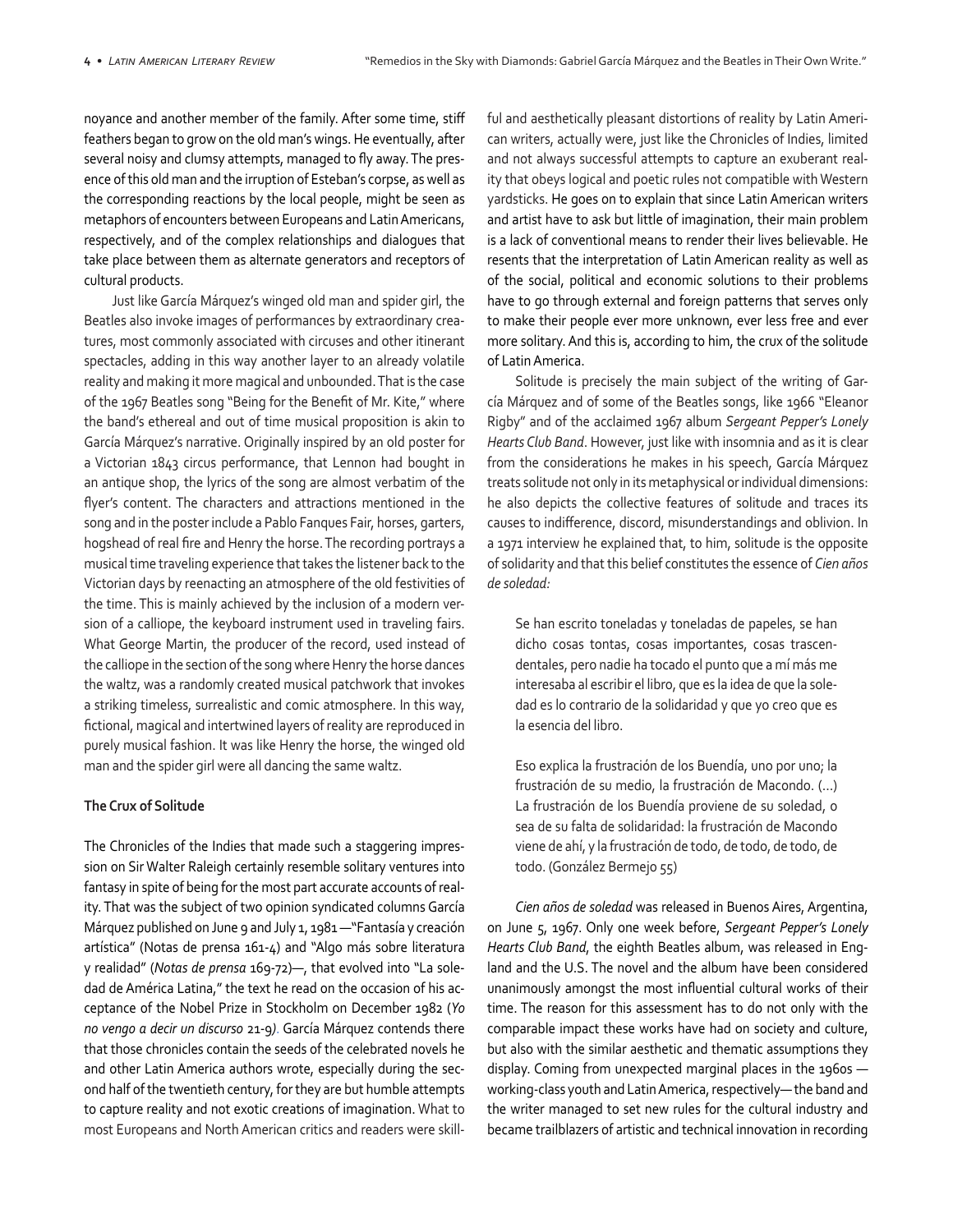and writing. Besides, in spite of their celebrated surreal and fantastic elements, both works were grounded on real life and personal experiences: childhood memories, newspaper and everyday local stories, pictures and posters, and even political turmoil.<sup>3</sup>

*Cien años de soledad* helped to consolidate the craftsmanship of Latin American novelists and their worldwide recognition by combining sophisticated narrative strategies, first used by European and North American literary modernists, with oral narrative techniques. The result of this approach is commonly known as magical realism. Critic John King explains that magical realism is the "juxtaposition of the avant-garde and the non-modern, Western thought and popular beliefs, Borges and García Márquez's grandmother" (King 74). The novel fictionalized numerous aspects of García Márquez's childhood and youth and of Colombian history. In fact, as the celebrated critic Raymond Williams contends, the novel is one of the most historical books of the Latin American Boom and abounds in social and political implications (Williams 96). Macondo, as a fictional place, is an alter ego of real places such as Aracataca, Colombia and Latin America as a whole. By the same token, most of the characters in the novel are based on real life people. For example, colonel Aureliano Buendía "is modeled after a late-nineteenth-century figure, General Rafael Uribe Uribe, who was a leader of the liberals who suffered numerous defeats in Colombia" (Williams 96). But colonel Buendía is also an alter ego of García Márquez himself, since both the character and the writer were known for their prediction powers, their thirst for social justice, and for being ashamed secret poets.

The Beatles, meanwhile, recorded and released a concept album that is built around the performance of a fictional band, an alter ego of themselves, that consists of solitary souls, a lonely hearts club band. The decision to create such a performance grew from their desire to symbolically separate themselves from the Beatles. Even the legendary cover of the album suggests an intense aloneness. The famous artwork is a collage consisting of two versions of the Beatles —wax sculptures of the bandmembers as in the early sixties, and the incarnation of them as an Edwardian military band surrounded by life-sized carboard cut-outs of their own idols and of significant personalities of culture and counterculture. That diverse crowd paradoxically reinforces the feeling of loneliness.

The album changed popular music by exploiting the most sophisticated technical resources offered by recording studios of the time (in fact, those recording tools became part of their composition process) and by exploring a wide range of music genres, including vaudeville, electronic, avant-garde, and classical Western and Indian music. In the 2017 television film *Sgt. Pepper's Musical Revolution* (Hanley) composer and musicologist Howard Goodall states that the Beatles, George Martin (the producer of the album), and their team of engineers turned the studio into an audio laboratory, a creative launch pad, and constructed the album sound by sound, layer by layer, track by track, instrument by instrument.

It was in "Eleanor Rigby," a song recorded and released in 1966, a year before *Sgt. Pepper's* was launched, that the Beatles dealt more prominently with the topics of solitude and dementia. Paul McCartney contemplates the lonely people and rhetorically asks about their origin and allegiance before focusing on two of them, Eleanor Rigby and Father McKenzie, who seem to be at the declining phase of their failed existences. Eleanor Rigby is almost an invisible character who has removed herself from any interaction with others. She shows up at church after weddings have taken place to pick up the rice. She waits at her window, wearing a face that she keeps in a jar by the door, and lives in a dream. Father McKenzie has lost all of his parishioners, writes sermons that no one will hear and darns his socks in the night. Most likely, Eleanor Rigby and Father McKenzie might be experiencing some form of dementia, disassociation from their own existence, or despair brought on by age, economic disaffection and personal loss. Father McKenzie could be coming to terms with the fact that he is trained to do something, being a priest, that is losing its social status in secularizing communities. 4 When Eleanor Rigby dies, Father McKenzie is in charge of the funeral, but nobody goes and she is buried along with her name. García Márquez expresses in his column on Lennon his admiration for the obstinate baroque cello bass and the poetic genius of this song, especially in the scene where Eleanor Rigby wears a face that she keeps in a jar just like if it were a pair of shoes or a scarf, an image that evokes an unreal and magical realist world, similar to the ones he created.

It is possible to establish some correspondences between the personalities, circumstances and stories of Eleanor Rigby and Father McKenzie and the final years in the lives of Rebeca Buendía and Fathers Nicanor Reyna and Antonio Isabel in *Cien años de soledad*. Rebeca Buendía is an orphan who, after being adopted, became the fourth child of the second generation of the Buendía family. She was the one who infected Macondo with insomnia. When she was young, she ferociously disputed Pietro Crespi's love with her sister Amaranta. Rebeca and Crespi were finally engaged but when the wedding was about to take place, José Arcadio, her eldest brother, returned home after having spent some years with the gypsies. They instantly fell in love and decided to live together. However, José Arcadio was later mysteriously shot to death inside their house and Rebeca, the main suspect, chose to live out her life in seclusion. By the time she was about to marry Crespi, Father Nicanor Reyna was brought into Macondo just for that wedding. Instead, he officiates the one between Rebeca and José Arcadio.

Just like what happens to Father McKenzie, many other catholic priests in García Márquez's stories are very disturbed by the absence of religious faith, despite their best efforts. Father Nicanor began to collect money to build not a church but a cathedral in Macondo. When his attempts to collect money failed, he decided to demonstrate the powers of God to persuade his parishioners to help. In the middle of one of his sermons he even performed a levitation trick: he drank a cup of hot chocolate and rose twelve centimeters off the ground. In spite of this and other tricks he played he was not able to build the cathedral. As years and wars went by, he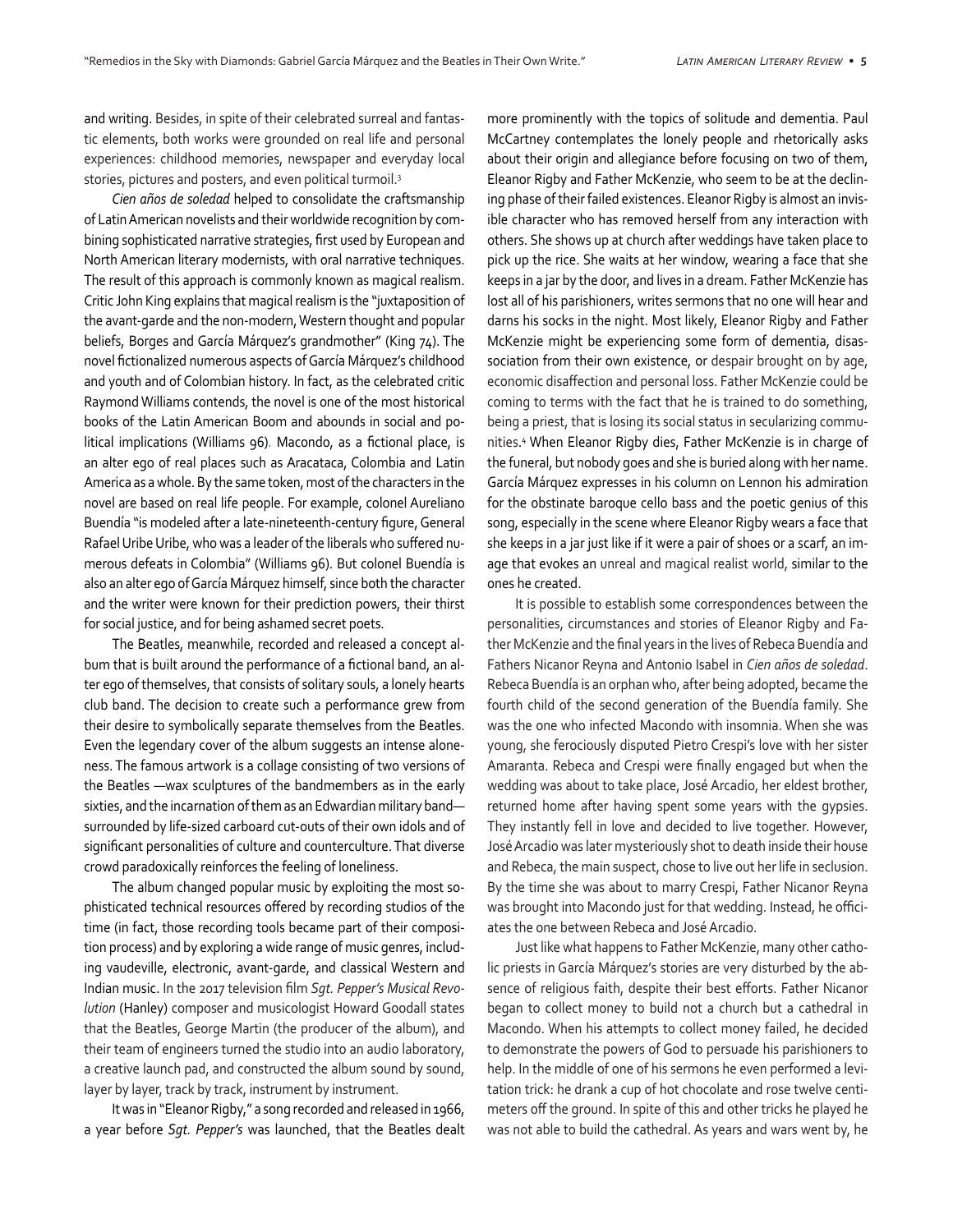died of liver fever and was eventually replaced by Father Antonio Isabel. Given that practically nobody listened to his sermons, and with no levitation tricks in his repertoire, Father Antonio Isabel contended that he had personally met the devil three times. But besides their apathy for religion, people in Macondo ignored Father Antonio Isabel for another important reason: he was old, almost one hundred years old, and he was senile.

Themes of decay, decline, and obsolescence characterize not only its inhabitants but also the town of Macondo, which was itself slipping into oblivion. At one point (Chapter 17), the extreme heat of the Caribbean disoriented birds, causing them to destroy wire fences and crash into walls and windows in the town, before falling dead to the ground. Instead of rice, Rebeca picks up dead birds from the floor. Father Antonio Isabel, in one of his last public appearances, attributed the bird invasion to the presence of a Wandering Jew in Macondo. That was the last straw for him, and he was sent to a mental asylum. Shortly after, Rebeca was found dead and was buried, like Eleanor Rigby, along with her name. Again, just like Macondo, her life and her house were in a downward spiral, heading slowly but surely to a complete solitude.<sup>5</sup>

Remedios, la bella, in *Cien años de soledad* parallels two characters in *Sgt. Pepper's*: the runaway teenager in "She's Leaving Home" and, of course, Lucy, in "Lucy in the Sky with Diamonds." Remedios, la bella, is the most beautiful woman ever seen in Macondo. However, she is not aware of the fatal effect she has on men. She has some kind of death powers and men have already died of love for her. She stands apart from the outside world, especially when modern technology arrives to town, and basically wanders through a dessert of loneliness. Until one day, while folding sheets outside, she is covered all over by an intense paleness and rises up to heaven, disappearing forever in a place where not even the highest-flying birds of memory could reach her (Chapter 12). Some people, especially newcomers, upon hearing her story, contend that everything must be a lie, that in reality she must have run away with a man, and that her family is simply trying to protect her honor in front of the town and Church. In fact, according to García Márquez, the story is drawn from a real incident: that of a woman in Aracataca. The woman had a granddaughter who ran away with a traveling salesman. Everyone knew it, but the woman couldn't accept that the girl had run off and described the event, apparently without guise, by saying simply that she was in the garden with the girl and witnessed her rise up, body and soul. The woman explained that she saw her being carried away by the wind, higher and higher, until her granddaughter was lost in the blue sky.

The Beatles' "She's Leaving Home" is also drawn from a real incident, as reported in a British newspaper: the story of a seventeenyear-old girl, Melanie Coe, who left home with a man —the "man from the motor trade" in the song.<sup>6</sup> In his documentary, Goodall stresses the polyphony and the counterpoint as the main musical and narrative ingredients of "She's Leaving Home." The different viewpoints presented —the neutral observer, the runaway protagonist and the distressed parents— assembled simultaneously, play along with the modal melody style chosen by Paul McCartney. All of these provide ghostly and magical realist elements to the song. Goodall holds that McCartney relied on the tradition of modal melody he was familiar with as a child to write this song. He points out the eighteenth-century Anglo Celtic folk song "The Lover's Farewell" as a lyrical and musical model for "She is Leaving Home."7The fictional and real-life female characters associated with all of these runaways girls are looking to escape from confinements of loneliness and incomprehension. But only Remedios, la bella, seems to attain the highest and most implacable burden, or reward, of solitude.

The way people contemplate Remedios, la bella, whether on earth or as she rises up to the sky, is akin to the way the narrator in "Lucy in the Sky with Diamonds" contemplates Lucy. Lennon's singing depicts a narrator who, while on a solid surface (a boat on a river, a train in a station), is surrounded by psychedelic imagery: tangerine trees, marmalade skies, cellophane flowers of yellow and green, a fountain where rocking horse people eat marshmallow pies, newspaper taxis and plasticine porters with looking glass ties. As the song progresses, the narrator begins to see and feel an otherworldly presence emanating from the sky: Lucy, a girl with the sun in her eyes, a girl with kaleidoscope eyes. Goodall contends that this song evokes musically and lyrically a child's eye view of the world and therefore transmits a dreamlike atmosphere that is both disorienting and ethereal. Most of this atmosphere is achieve by means of the musical structure of the song. The clever use of modulation (the change from one tonality to another) alters the mood of the song and creates an impression of instability and unpredictability. This is equivalent to the wavering effect García Márquez achieves with the baffling story of Remedios, la bella, who is but one of several examples of bridges between real and magical jurisdictions in the novel. Remedios, after leaving home, seems to be alone and far above, most likely in the sky with diamonds. It might be that lonely beings are either pouring down from isolated and distant clouds or rising up to the sky. Or both.

#### **Yellow Ships of the Imagination**

The Beatles also share the notion of a yellow ship with García Márquez. On September 20, 1954, when he was only a celebrated 26-year-old journalist and aspiring novelist (his first novel, *La hojarasca,* was published a year later), a young García Márquez gave an interview to a Colombian radio station. In the interview, recorded as an episode of a show called "¿Cuál es su hobby?," García Márquez explained that his hobby was superstition (Camacho Ramírez, "García Márquez: Hobby es la superstición"). But, he clarified, not in the sense of avoiding walking under a ladder or fearing a black cat or a Friday the  $13<sup>th</sup>$ , but rather in the sense of playing along with presages. He declared that he had hitherto played along with nightmares, plaid shirts and with the most beautiful of all presages: the yellow train. That yellow train, like any other useless object —he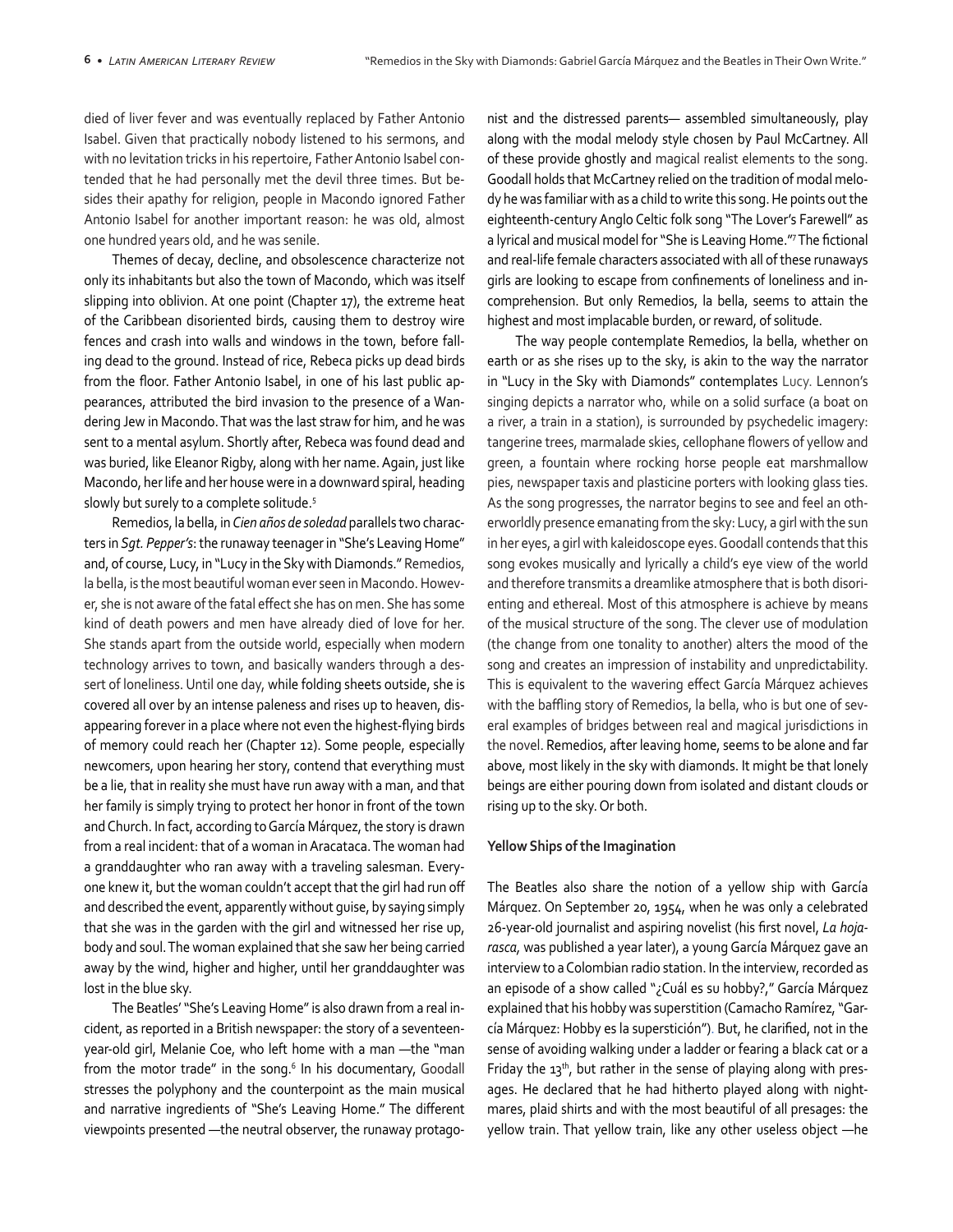explained—, had to be built mentally from all of the possible scraps one can find, on the condition that the making of the train begins with a forgotten can of yellow paint. The existence of the yellow train precedes that of the towns it will later pass through. Those towns are actually built following the path of the train. This guarantees that any passenger can easily get out right in front of his or her own house.

The yellow train is essentially a ship of the imagination sailing through a sea of lost stories. A more worldly incarnation of the yellow train would become the symbol of both modernity and infamy in *Cien años de soledad*. When the banana industry takes off in Macondo, the train pushes the progress as it is used to transport people, banana and other products to and from shipping ports. Tensions between the Banana workers and the management of the American United Fruit Company culminate in a series of strikes that were dissolved when the workers were massacred by the Colombian army. It is believed that, as part of the government's cover up, the bodies were transported by the yellow train to the coast and dumped in the sea at night. This was the beginning of the end for Macondo. Right after the massacre, the yellow train started to run with empty and waned wagons until it eventually stopped running for good.

 There is a clear connection between that yellow train and another yellow ship of the imagination, the one that once sailed to the land of submarines. The Beatles' yellow submarine. "Yellow Submarine" was first a song, released as a double A-side single, coupled with "Eleanor Rigby," on August 1966. Although intended as a song for children, the lyrics initially seem to be a short account of a trip to a wonderful land of submarines by a man "who sailed to sea." Thus, the narration has essentially the same elements of any Chronicle of Indies. That man could easily be, for example, Sir Walter Raleigh. Or Antonio Pigafetta, the Florentine navigator who went with Magellan on the first voyage around the world. García Márquez explains in "La soledad de América Latina" that Pigafetta witnessed the most extraordinary things, like hogs with navels on their launches, or clawless birds whose hens laid eggs on the back of their mates. And that he wrote a chronicle upon his passage through the southern lands of America where he included these types of accounts.

The itineraries of both the yellow train and the yellow submarine lead to the fictional places of Macondo and Pepperland, respectively. Pepperland is a fantastic paradise by the sea whose inhabitants love music. The 1968 *Yellow Submarine* animation film (Dunning, Yellow Submarine), created around the music of the Beatles, depicts this fantasy place under siege by the Blue Meanies, a nasty group of music-hating creatures. The Lord Mayor of Pepperland dispatches sailor Old Fred to Liverpool to recruit the help of the Beatles. Riding a yellow submarine, they manage to get to Pepperland, defeat the Blue Meanies, and restore order and harmony there. According to the plot, before getting to Pepperland, the yellow submarine traveled through seven different seas: Sea of green, Sea of monsters, Sea of holes, Sea of Science, Sea of Nothing, Foothills of the Headlands and Sea of time.

The journey of the characters Tobías and Mr. Herbert to the bottom of the sea in "El mar del tiempo perdido," another short story by García Márquez, originally written in 1961, is very similar, in principle, to the expedition of the Beatles to the land of submarines in the film. Besides both being rides through time —the Sea of Lost Time in the case of García Márquez— Tobías and Mr. Hebert also go through several seas. First, the Sea of Shipwrecks, then the Sea of Common Catastrophes, and lastly the Sea of the Dead: "Había tantos, que Tobías no creyó haber visto tanta gente en el mundo. Flotaban inmóviles, bocarriba, a diferentes niveles, y todos tenían la expresión de seres olvidados" (G. García Márquez 43). On their returning trip to the village, they can see a woman who, according to Mr. Herbert, is the most beautiful he has ever seen. She is floating sideways, eyes wide open, followed by a current of flowers. It is as if Lucy in the sky were reflected in the bottom of the sea. Or perhaps she is Julia, the ocean child with seashell eyes and hair of floating sky shimmering and glimmering in the sun.

A groundbreaking interrogation of reality characterizes the sensorial and adventurous aesthetic experiences of the music and visuals of the Beatles, as well as the magical narrative of García Márquez's stories. Both cultural sensations present a distorted, brighter and more colorful version of the real. The seas invoked by the Beatles and by García Márquez are precisely corridors, entities for which there is an intrinsic connectedness, a continuum, of time and space. This multidimensional feature, a literary version of Albert Einstein's theory of relativity, is perhaps one of the common signature aspects of the creations of the Beatles and García Márquez.

One main consequence of what have been discussed here is that, through their dialogues, intersections and implicit collaborations with García Márquez, a new approach to Beatles Studies emerges. This approach reorients the group towards a clear engagement and dialogue with Latin America, rather than a mere one-sided influence on the region. Moreover, this shared culture of borrowing and interplay testifies to a more nuanced engagement between Europe and Latin America, one that is not purely informed by colonial dynamics, but rather, through a shared experimental culture during the 1960s.

Images, sounds, textures and stories, along with the polyphony and counterpoint of narrative planes, itinerant spectacles creatures and troubadours with accordions and looking-glass ties, collide to alter reality and consciousness and to present the magical in an ordinary way. Childhood stories and memories from distant lands bend the space-time and disturb the fabric of fiction-reality. The footsteps of lonely people walking down the streets of New York in 1980 or of Mexico City in 2014 resonate in the neighborhoods of Pepperland and Macondo. Because these towns, like Eldorado, constantly shift their places and forms to disconcert cartographers, for they can not only be located in real world maps, but also in the hearts and minds of far too many people. Now we all know how many years of solitude it takes to be a member of the Sgt. Pepper's lonely hearts club band.